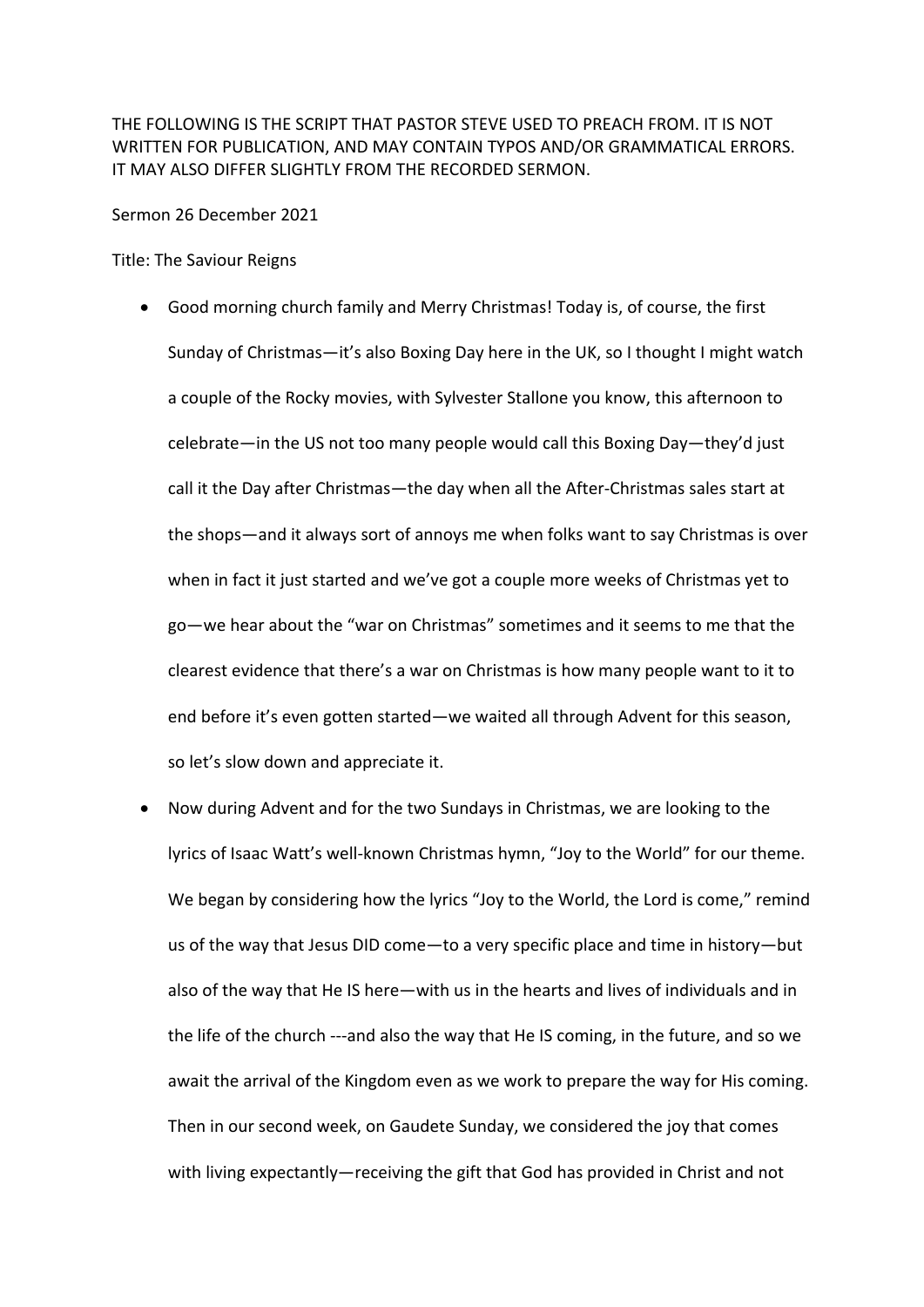over-analysing and imposing our own standards upon our situations—being expectors and not inspectors—Let Earth Receive Her King was our theme that week

- And then last week "Let Every Heart Prepare Him Room" was our title and we learned about the way that John the Baptist prepared the way for Jesus, and the instructions that he gave those who came to hear him and to be baptised by him instructions that we today could also use—instructions to "clean up and do the work that needs to be done"—to not only repent and be forgiven but also to bear fruit worthy of repentance—we asked whether there was room in our own hearts for Jesus, or whether there were obstacles and distractions that were taking up space and needed to be cleared out.
- Today I want to begin by moving to the second verse of Joy to the world, and that verse begins with this line: Joy to the World, the Saviour reigns—the saviour reigns
- Now when most people, even folks who aren't Christians, even folks who are what we'd call "unchurched," hear those 3 words—the saviour reigns—it's very likely that they would know who they refer to—they're about Jesus—we use the word "saviour" all the time to refer to Jesus—sometimes we pair it with the word "Lord," so that if someone says "Let me tell you about my Lord and Saviour," you can be about 99.9% certain that the Lord and Saviour they're talking about is Jesus.
- But at the time Jesus was born, and in fact throughout his lifetime, if someone around Bethlehem or Nazareth or Galilee had said "the saviour reigns," it would not have been assumed that they were talking about Jesus at all, but about Caesar, Caesar Augustus or perhaps about Tiberius, those folks that the gospel of Luke makes sure to list very specifically at the beginning of chapter 3 as we saw last week. That's because the titles "Saviour" and "Lord" or *soter* and *kyrios* in the Greek,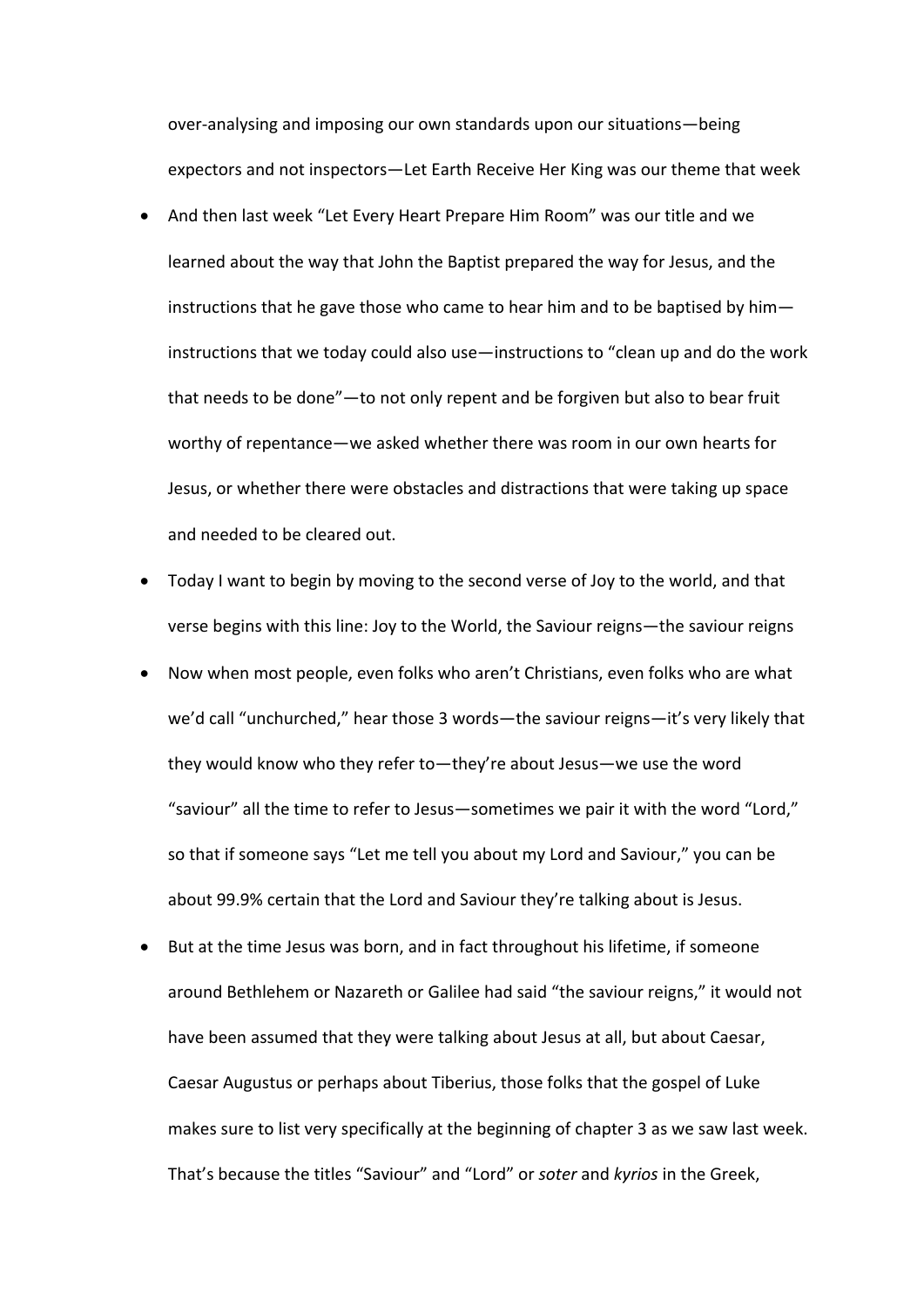referred specifically to those rulers—to Caesar—it was Caesar that you called Saviour, Caesar who was called Lord—and it didn't stop there—Caesar was also the one known as the son of God, the one whose birthday was celebrated as a day of *euangelion*—of good news-- that ushered in a Kingdom of universal peace, the Pax Augusta or Pax Romana—but Luke's gospel takes these very terms, these very ideas, and applies them to the son of unknown, relatively powerless parents who can't even find a decent place to give birth. Luke tells us that this Jesus is the true Saviour and Lord, the true Son of God whose Kingdom brings true peace.

- When we hear "the saviour reigns" today, we just assume it's about Jesus, but to make such a proclamation about anyone other than Caesar in the first century would have been a big problem, because you don't use the titles that apply to the emperor to refer to anybody else—you don't challenge their rule, or question their reign—in fact, both Augustus and Tiberius issued decrees that made it illegal to raise questions about their health or to predict their death—now catch this, it's important—it was illegal to predict the death of the Emperor, the Saviour and Lord, because when they died, their reign was over—a ruler doesn't reign outside of their lifetime—when we talk about the reign of Queen Victoria or of Elizabeth or Edward or any monarch, unless they abdicate or are removed from the throne, their reign stops at their death—they don't go on reigning after that—and so predicting a ruler's death was seen as questioning their authority, tantamount to placing one's allegiance elsewhere, just like suggesting that someone else was the Saviour and Lord.
- But the Savour and Lord that Luke wants us to know about is not like other rulers not like those whose authority is temporary, whose reign is earthly and impermanent—no—and the announcement of the arrival of this ruler, this Saviour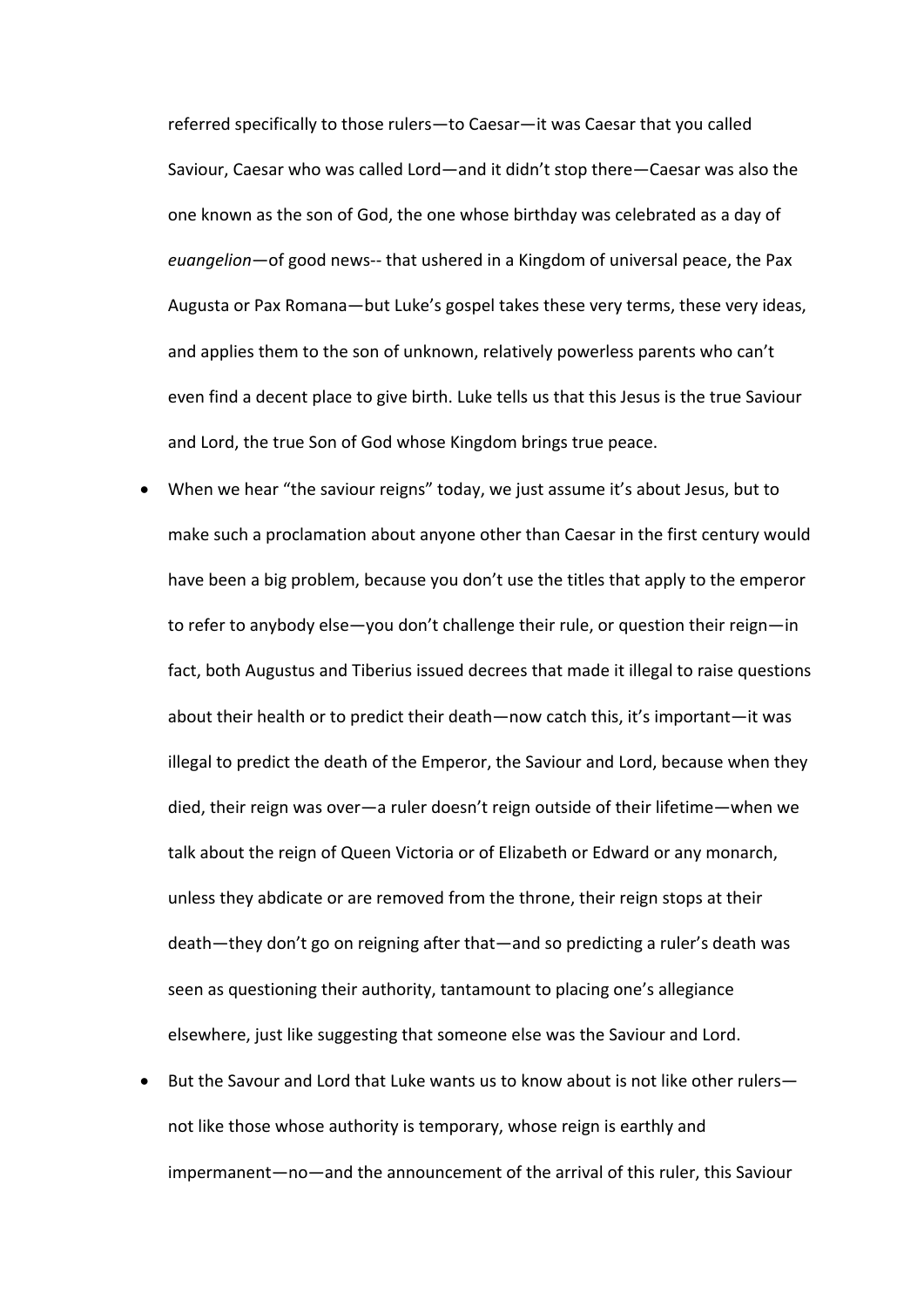whose reign has begun in Bethlehem, is different too—it is announced not by royal proclamation from a palace, but by the heavenly host appearing to shepherds tending their sheep out in a field in the middle of the night

- These angels bring to the shepherds good news of great joy—and why is it good news—*euangelion*-- of great joy? Verse 11 makes it quite clear--to you is born this day in the city of David a Saviour—a *soter*, who is the Messiah, the Lord--*kyrios*. As we spoke about last week, as Isaiah and John the Baptist had prophesied, The longawaited Messiah, who will redeem his people, whose birth will usher in a new age of peace, who will reign over the Kingdom of God has come.
- And the angels tell the shepherds that "this will be a sign for you"—you will find a child wrapped in cloths and lying in a manger.
- This will be a SIGN for you—now on the surface, this is simply the angels telling the shepherds what to look for when they get to Bethlehem—how to identify the Messiah—some directions to follow—go to Bethlehem and find a child wrapped in cloths lying in a manger. Easy enough, right?
- Well, to be honest the first of those two identifiers doesn't help much—swaddling wrapping your baby in binding cloths was common practice—so most every baby in Bethlehem would have been wrapped in cloths---but that "lying in a manger" bit that's very unusual, even odd—so that part would help the shepherds find Jesus.
- But I think that this statement—"you will find a child wrapped in cloths and lying in a manger" is more than just a way to help the shepherds find Jesus in Bethlehem
- The angels tell the shepherds "this will be a SIGN for you"—the Greek that Luke uses here is *sémeion***: a sign—this word means**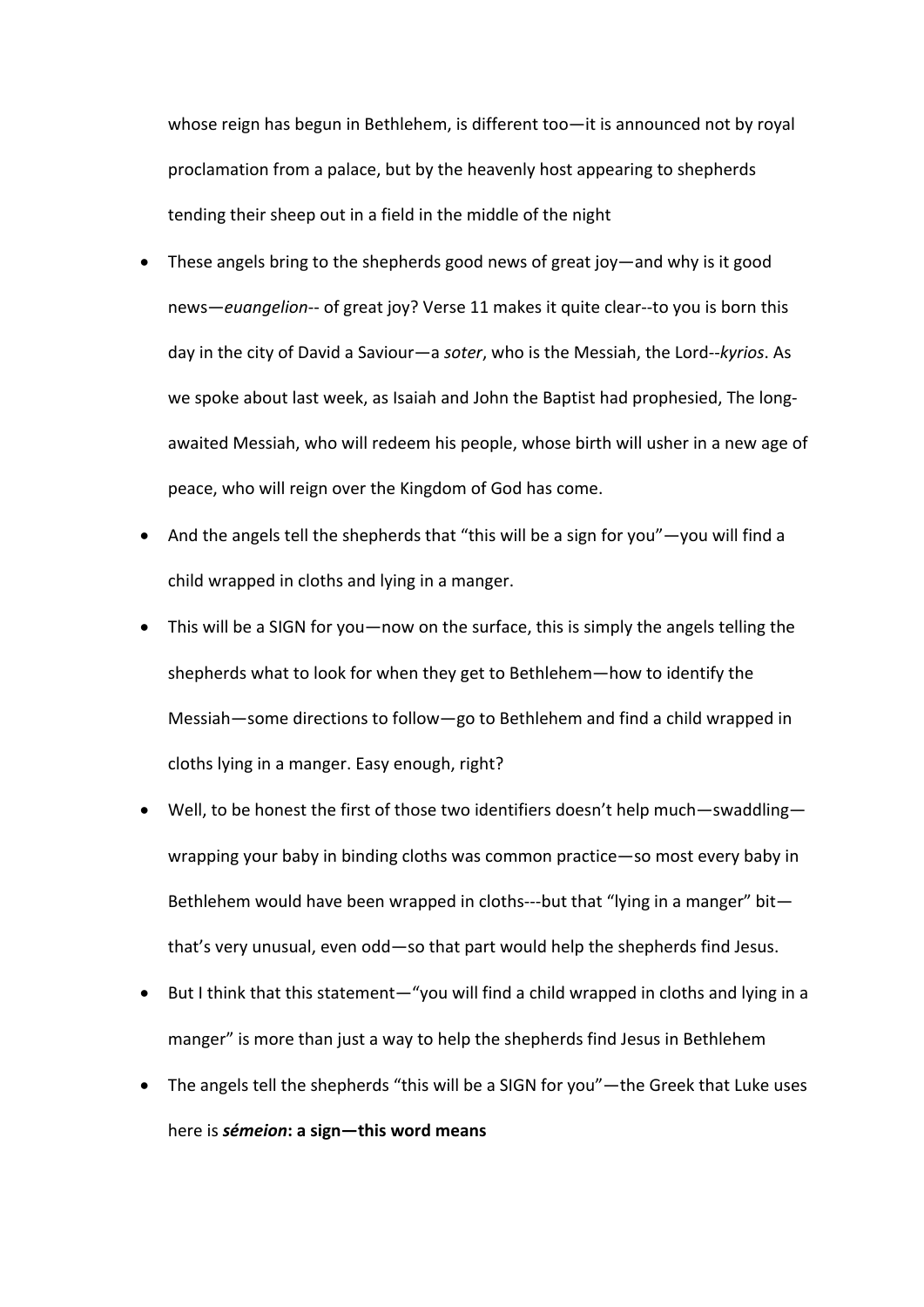- sign, miracle, indication, mark, omen—it is given to confirm, or authenticate; it can be a foreshadowing; a pre-announcement by which the future is announced;
- it can mean a sign emphasizing the **end-purpose** of the one giving it—a prediction
- and so a semeion is a sign that doesn't just communicate something about the present—doesn't just tell us where we are—like "Welcome to Largs" but it can also tell us what's COMING, it announces the future—Stevenston is that way, it is yet to come
- And there are two parts to the sign that the angels provide: you will find the child wrapped in cloths; AND lying in a manger
- Let's consider that first part
- Now we've said that Luke is here referring to the practice of swaddling—wrapping a newborn baby up tight in cloths—or in a cloth—binding it, really—now this has been a common practice for thousands of years in different cultures, and it still is in some- - it is not advised by most medical authorities these days because it's linked to some negative effects
- But Luke is the only writer in the New Testament to talk about swaddling—there's a specific Greek word for it
- But swaddling is mentioned in the Old Testament. The prophet Ezekiel refers to it when he's talking about Israel—and he is being quite critical—it's in chapter 16 of Ezekiel—and he's talking about the way Jerusalem has turned its back on the ways of God—he writes:
	- $\circ$  1 The word of the Lord came to me: 2 Mortal, make known to Jerusalem her abominations, 3 and say, Thus says the Lord God to Jerusalem: . . . 4 As for your birth, on the day you were born your navel cord was not cut, nor were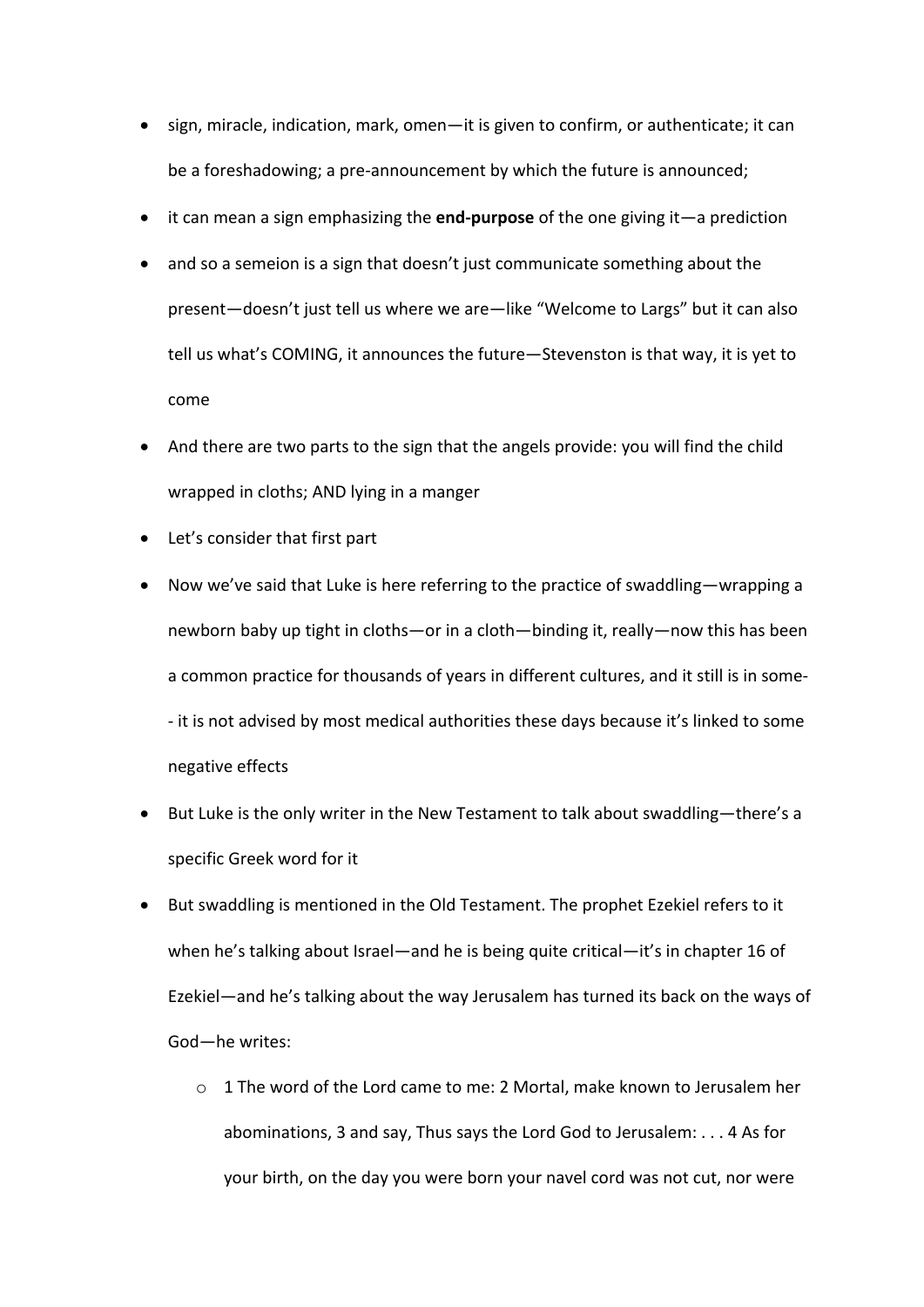you washed with water to cleanse you, nor rubbed with salt, nor wrapped in cloths.

- Here Ezekiel refers to Jerusalem as an abandoned newborn—uncared for unwashed, unswaddled—and so when Luke tells us that the Messiah is wrapped in swaddling clothes, he's emphasizing the reversal of that abandonment—the Messiah has arrived bringing to the people of God not the condemnation of Ezekiel, but the promise of redemption—you may remember last week when we read the words of Isaiah
	- o Comfort, O comfort my people,

says your God.

**<sup>2</sup>** Speak tenderly to Jerusalem,

and cry to her

that she has served her term,

that her penalty is paid,

that she has received from the Lord's hand

double for all her sins.

o **<sup>3</sup>** A voice cries out:

"In the wilderness prepare the way of the Lord,

• And so when John the Baptist announces the arrival of the Messiah, he is proclaiming the same Good News that the angels proclaimed to the shepherds—that the day of salvation has arrived—that the wait is over—that Jerusalem, though she had been abandoned, unwashed and unswaddled, is now visited by her Saviour, her *soter*, whose reign begins even as He lies wrapped in swaddling clothes and reveals the glory of the Lord to the people of God.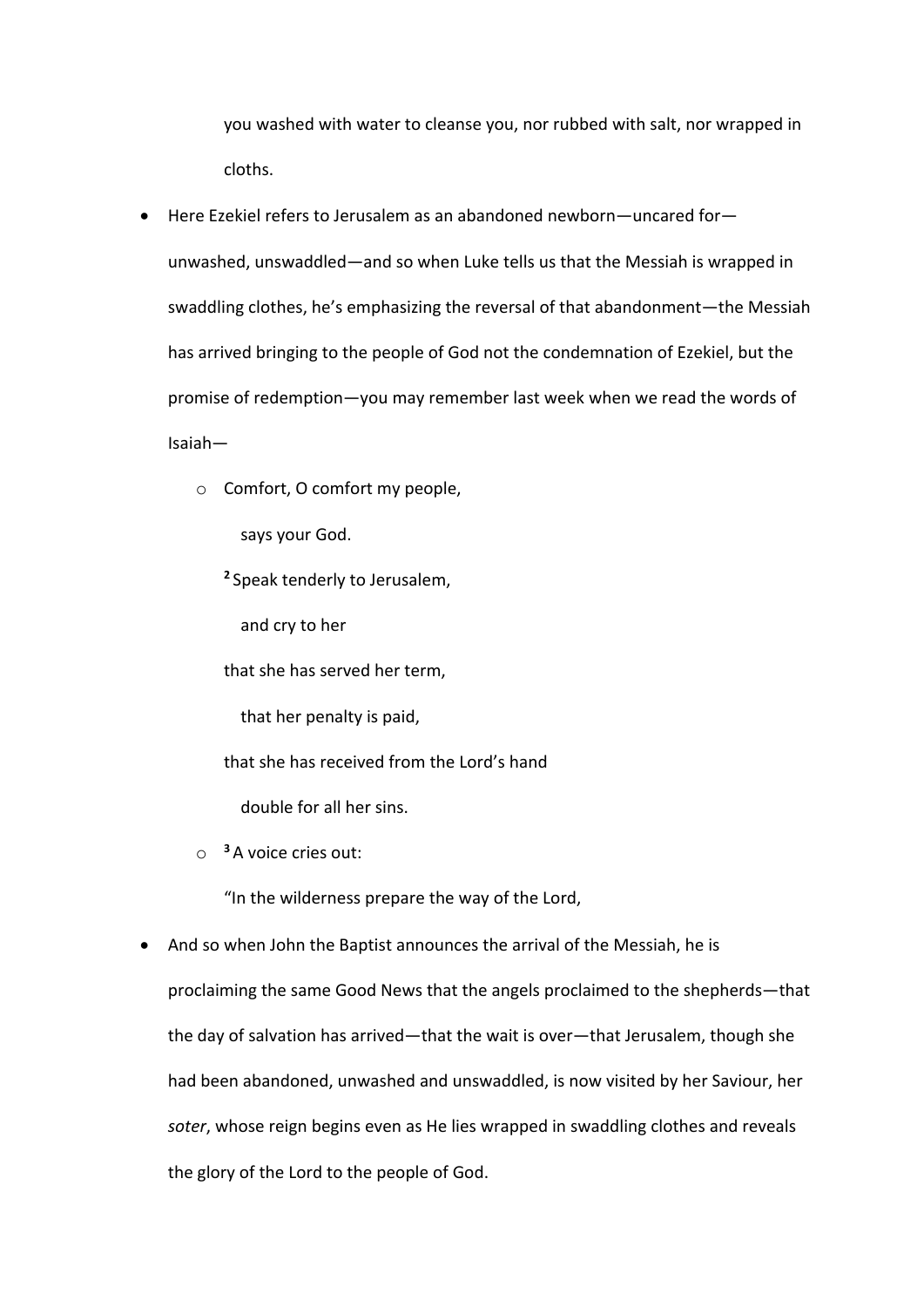- But not only to the people of God, to Jerusalem, but as Luke makes clear time and time again throughout his gospel and in Acts, to all the world, to all flesh—and that voice in the wilderness cries out: Every valley shall be filled in, every mountain and hill made low. The crooked roads shall become straight, the rough ways smooth. 6 And all people will see God's salvation.'"
- This will be a sign for you-- you will find the child wrapped in cloths—this sign points to the past and to the present situation—the redemption that has arrived.
- But this sign also points to the future.
- To understand how, let's consider both parts of the sign. Wrapped in cloths and laid in a manger.
- And let's back up and consider what Luke is describing—what is happening here.
- If we back up a bit to the beginning of chapter 2, we read that Joseph and Mary have arrived in Bethlehem, and then in verse 7: **<sup>7</sup>** And she gave birth to her firstborn son and wrapped him in bands of cloth, and laid him in a manger, because there was no place for them in the inn.
- So, God incarnate, the Messiah, the Saviour, has taken human form, and has been wrapped in cloths—and lies bound,
- Immobile
- Powerless, having sacrificed all power and placed himself into the hands of others
- And has been placed by them—by their hands, not of his own power
- Into a manger—into a precarious position
- No newborn baby belongs in a manger, and no baby has been laid here before—this is a place from which animals feed—it is a place of consumption—a place where what lies in the manger is consumed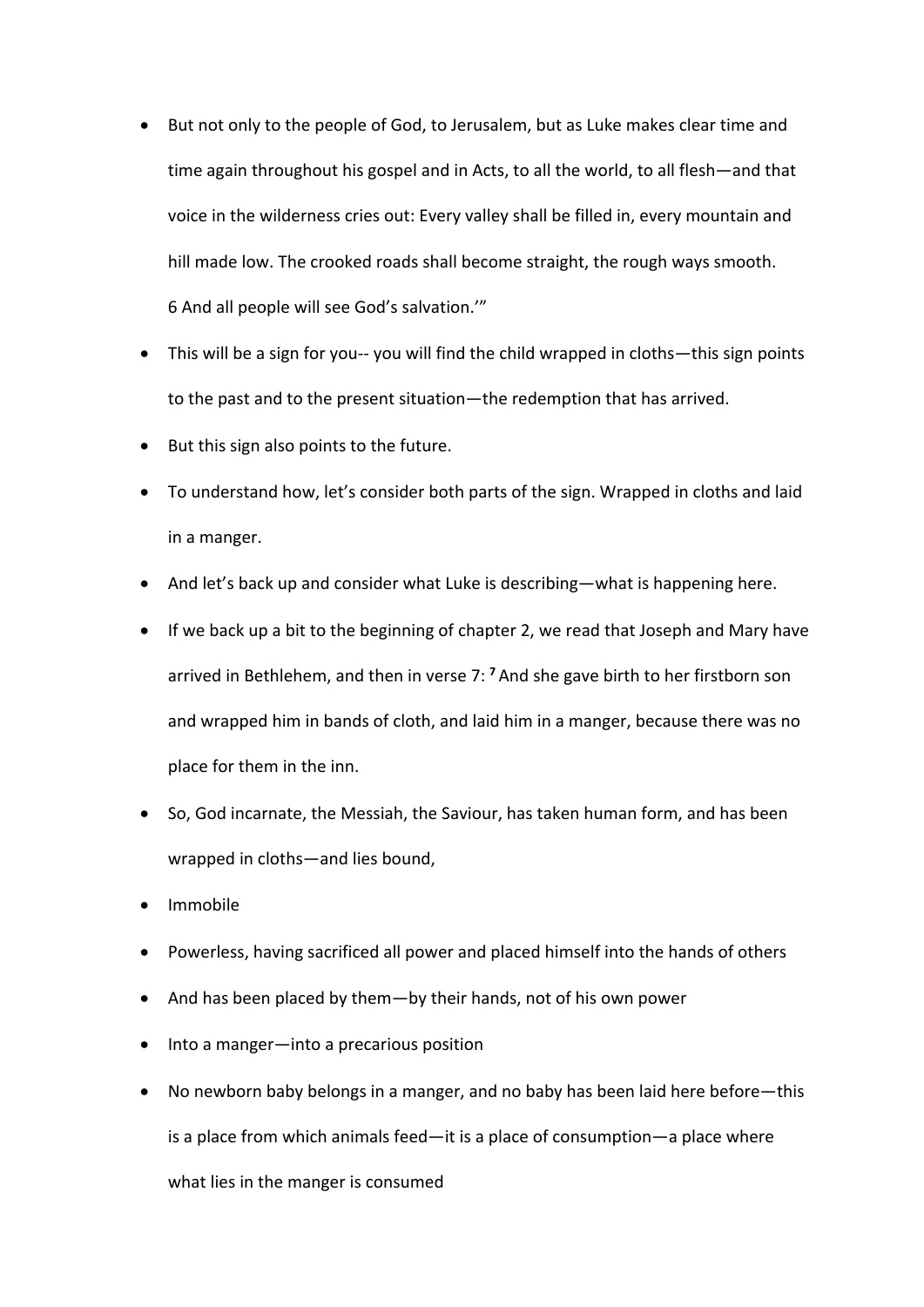- And this is how Luke begins the story of the reign of the Saviour
- But we said this sign points to the future—and what lies in the future for this baby, the Messiah, wrapped in cloths and lying in a manger?
- Let's look ahead—let's move from the beginning of Jesus' earthly life to Chapters 23 and 24 of Luke's gospel
- Looking at Chapter 23 of Luke's gospel, Jesus has been crucified—he has, though he was God incarnate, relinquished all power, emptied himself of all but love, emptied himself even to death on a cross—and in verse 50 we read:
	- $\circ$  50 Now there was a good and righteous man named Joseph... and he was waiting expectantly for the kingdom of God. 52 This man went to Pilate and asked for the body of Jesus. 53 Then he took it down, wrapped it in a linen cloth, and laid it in a rock-hewn tomb where no one had ever been laid. . . . 55 The women who had come with him from Galilee followed, and they saw the tomb and how his body was laid.
- So what is the situation here? Joseph of Arimathea, along with the women from Galilee—who are they? Well two of them, we're told in Chapter 24, are named Mary, so Joseph and the Marys do what?
- They—or more specifically Joseph does-- take Jesus' powerless body, wrap it in cloths, and lay it in a manger—sorry—in a tomb—where no one has been laid before.
- And so we find the Messiah, as he was at the moment of his birth, powerless, immobile, in the hands of others, placed where? In a tomb—dead—and what happens in a tomb? Dead bodies are consumed, they decompose, they are quite literally eaten away by microbes and whatever other animals are in the tomb—a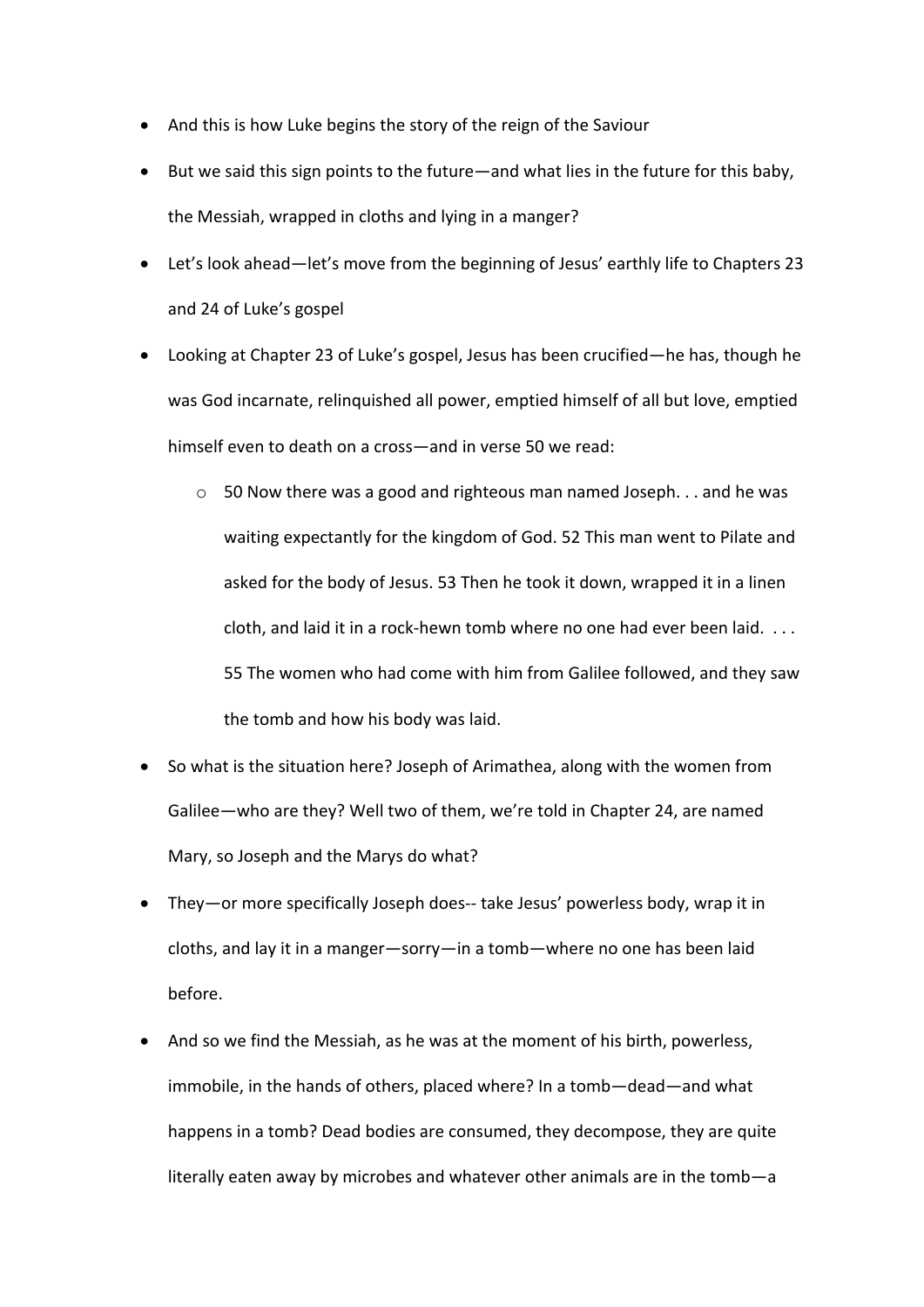tomb is a place of consumption—a place where animals eat what has been placed there

- Why is it a sign that Jesus will be wrapped in cloths and laid in a manger? Because his beginning points to the end of the story—in the manger and in the tomb, Jesus is the one who, though being in very nature God, did not consider equality with God a thing to be grasped, but humbled himself, taking on the nature of a slave, taking on human likeness, who made himself nothing, who emptied himself, even to death on a cross---therefore God exalted him to the highest place and gave him the name above all names—
- The sign that the angels give to the shepherds is a prediction of Jesus' death—but unlike the predictions that the Emperors outlawed because they pointed to the end of their reigns—this death doesn't end the reign of the true Saviour and Lord
- And that is the rest of the story in chapter 24 of Luke's gospel—Jesus' story doesn't end with the manger and it doesn't end with the tomb—His reign is just getting started
- In chapter 24, we find the women at the tomb, where
- Angels appear to them and they are afraid
- Just as angels had appeared to the shepherds, who were afraid
- These women had seen Jesus, wrapped in cloths and laying in the tomb
- Just as the shepherds had seen Jesus wrapped in cloths and lying in a manger
- But now Jesus is gone, he has risen, and the women are told by the angels to remember what Jesus had said to them
- Just as the shepherds remembered what the angels had told them when they found Jesus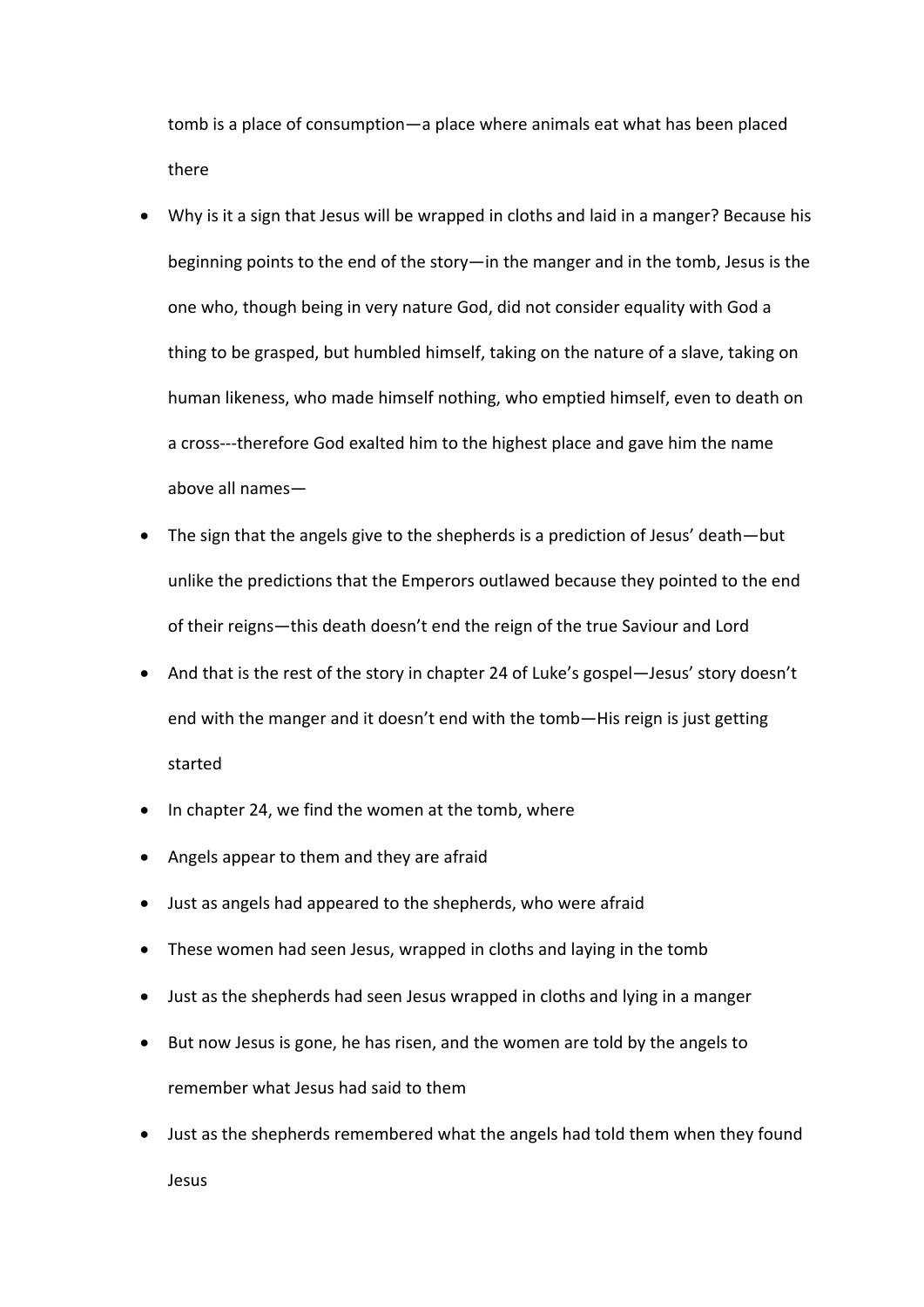- And the women tell the disciples, who don't believe them
- Just as the shepherds told others who were amazed—after they had gone in haste to see Jesus wrapped in cloths and lying in a manger
- And Peter too, goes in haste--running to the tomb, and finds what? Only the cloths that he had been wrapped in
- And so the swaddling cloths and a manger point to burial cloths and an empty tomb—the sign given to the shepherds points to Jesus' future, and the manner in which he would defeat death and the grave and bring about salvation for all the world. **The way that his reign would live on beyond death.**
- I want to make one final point about the way that the second part of that sign, "lying in a manger" points to the future—not only to the tomb but to another scenario
- But first, I want to tell you a story
	- o When we lived on our farm back in SC, we had pigs—American Guinea hogs—five of them—and we'd feed them in big hard rubber tubs—and when they were eating, they were focused—I mean, they ate like pigs—now when we had those pigs, we also had chickens, and the fence around the pig yard, separating them from where the chickens lived, was a wire grid, and so it was big enough for a small chicken to fit through—and when the chickens were older they'd just hop over the fence—the fence was there to keep the pigs in, not to keep the chickens out—and once when we were raising Cornish Rock Cross chickens—these are meat birds—the kind you buy in the supermarket—they grow fast and they get big—and they are not smart—in fact they're dumb—well one morning while we were feeding the pigs, we had put their food into their tubs, and so they're busy eating—they're focused—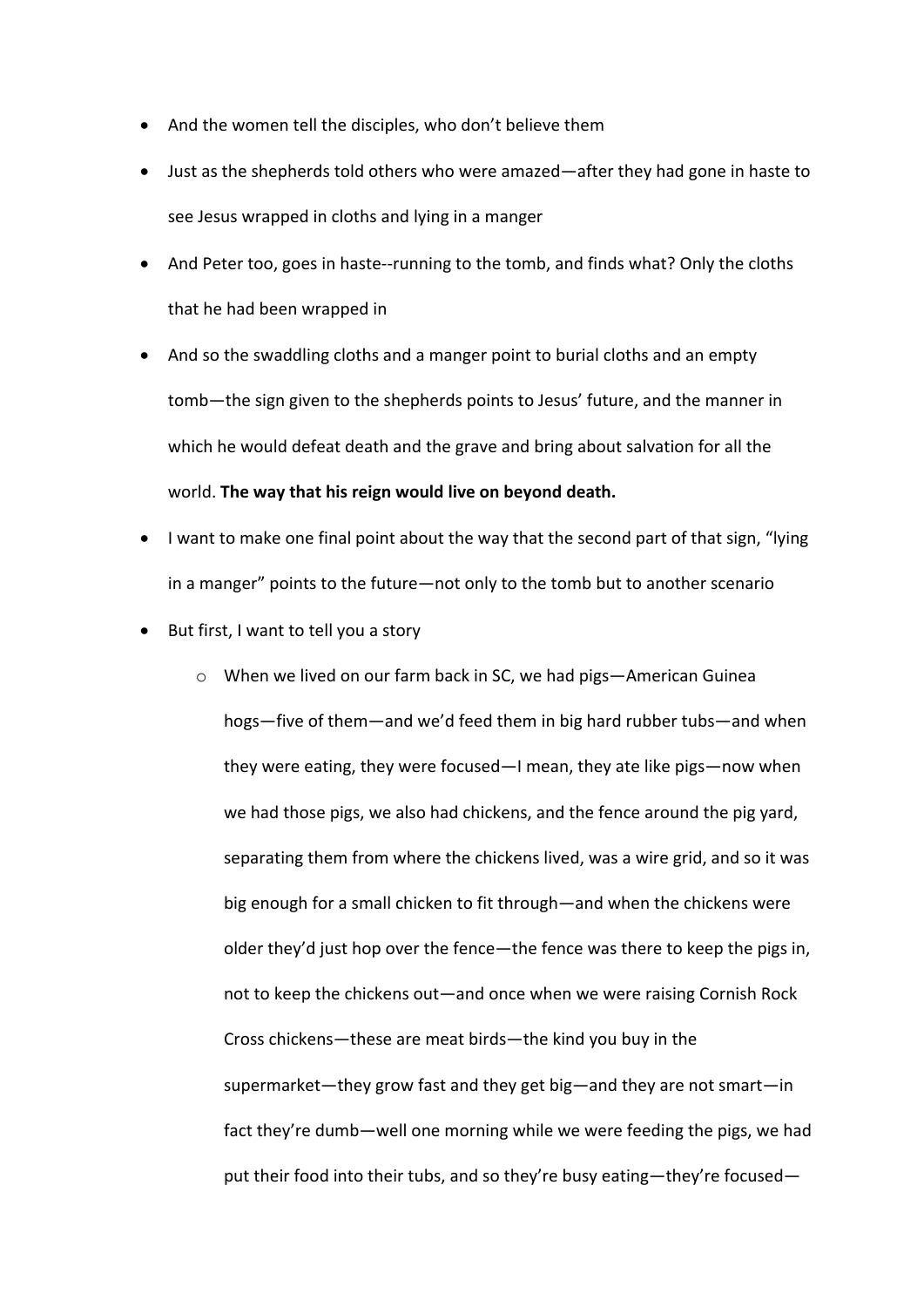and a little Cornish Rock chick got walked through the fence, and walked over toward one of the pigs' feed tubs—I believe it was Basil—he was our big boy—well that chick walked over to Basil's food tub and jumped in—and before either of us could run over and get him out, Basil gobbled him up in one bite. He didn't miss a beat. And you can't blame him—if you're a pig, anything that's in your feeding tub is food.

- o And so it's a strange thing to find baby Jesus in the second Chapter of Luke, all bound up and helpless, placed into a manger—a place where food goes right? **By definition, food goes into a manger.** But baby Jesus isn't food, right? That's meaningless—nonsense—until you think about what Jesus says in chapter 22 of Luke's gospel, just before the crucifixion—as he's eating the last supper with his disciples—
	- 19 Then he took a loaf of bread, and when he had given thanks, he broke it and gave it to them, saying, 'This is my body, which is given for you. Do this in remembrance of me.' 20 And he did the same with the cup after supper, saying, 'This cup that is poured out for you is the new covenant in my blood.
- $\circ$  That Jesus is placed in a manger is no meaningless occurrence—it points to Jesus' sacrifice, offering his body and blood to be consumed
- $\circ$  And if you look at the previous paragraph, we see that Luke uses the word Passover 4 times in 6 sentences—he wants us to know this meal takes place during Passover, and he even specifies in verse 7:
- o **<sup>7</sup>** Then came the day of Unleavened Bread, on which the Passover lamb had to be sacrificed.